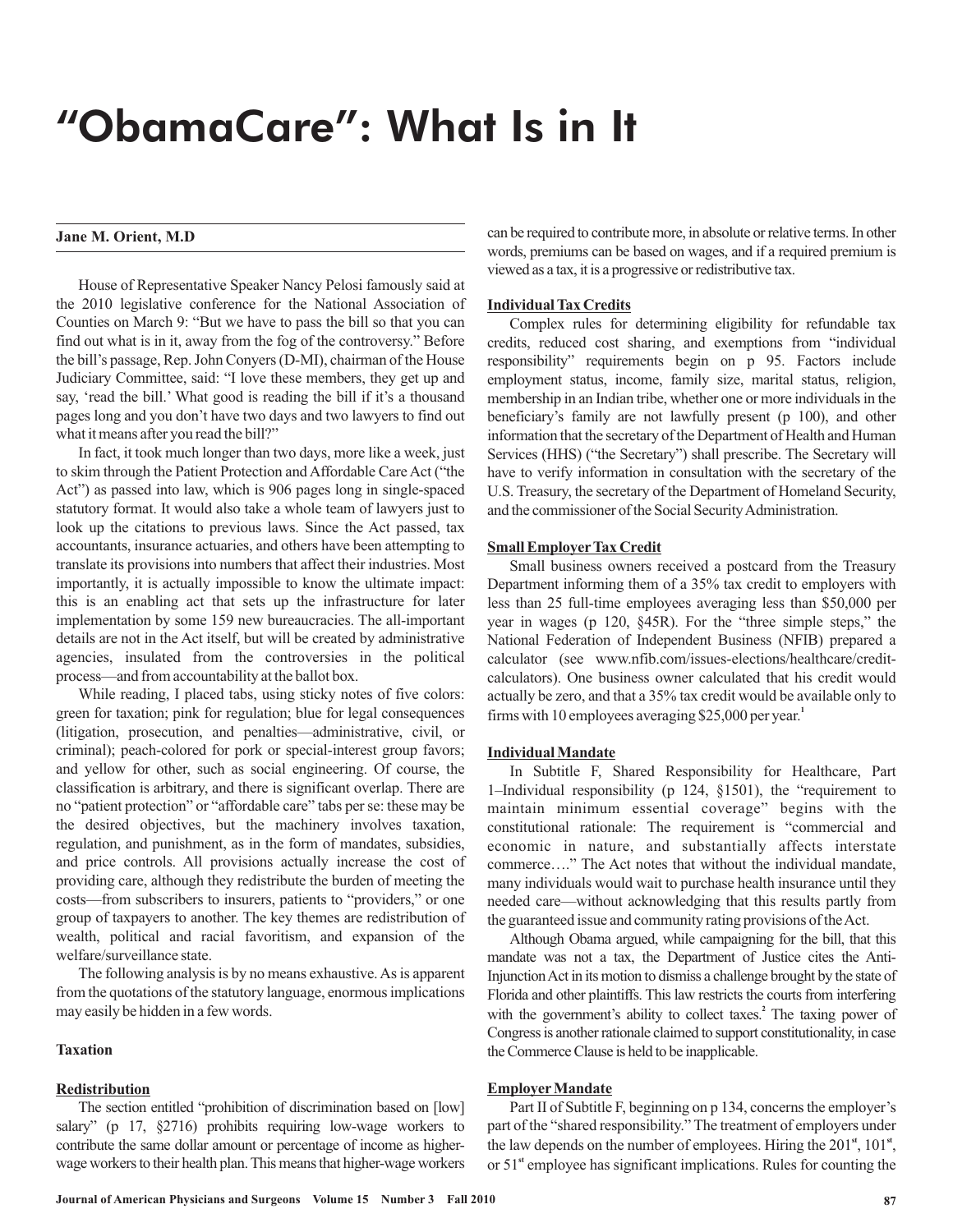number of employees are given on pp 53-54, §1304. The rules are quite complex and concern not only the provision of coverage, but for "large" employers (more than 200 full-time workers) include extensive reporting requirements.

More than two-thirds of companies, and 80% of small businesses, could be forced to change their current coverage because it is so easy to lose the "grandfathered" status of existing plans. Even businesses that offer "correct" coverage may not escape penalties, as they will have to pay penalties up to \$3,000 for every employee who receives a subsidy because his contribution is deemed unaffordable (exceeding 8% of his income). As many as one-third of employers could face these penalties, which amount to an additional tax on employment. **3**

# **Expansion of Medicaid**

Medicaid coverage is extended to those whose income does not exceed 133% of the poverty line (p 153, Title II, Subtitle A, §2001). The "Cornhusker Kickback," reportedly used to buy the vote of Sen. Ben Nelson of Nebraska, is extended to all 50 states (p 154). Federal funding for medical assistance for individuals newly eligible under the mandate will be 100% from January 1, 2014, until December 31, 2016. After this, the amount of federal subsidies seems to depend on whether the state qualifies as "an expansion state."

A special adjustment to the Federal Medical Assistance Percentage (FMAP) is made for certain states recovering from a major disaster. Louisiana, owing to Hurricane Katrina, appears to be the only state meeting the definition (p 156, §2006), hence the appellation "Louisiana Purchase," believed to be the price of the vote of Sen. Mary Landrieu of Louisiana.

Of the 32 million people who are expected to gain benefits because of the Act, 16 million will result from the expansion of Medicaid and the Children's Health Insurance Program (CHIP). "The fate of health care reform depends on the fate of Medicaid," writes Sara Rosenbaum, J.D, of the George Washington University Medical Center.<sup>4</sup> States that are challenging the Act in federal district court in Florida argue that Congress has essentially hijacked the Medicaid program, forcing states to become unwilling partners in an unlawful legislative scheme. **4**

In addition to the direct tax implications from expanding Medicaid, states lose premium taxes when people lose their private coverage and are forced into Medicaid. These taxes contributed some \$6.5 billion to state budgets in 2008; in Nevada, they funded onethird of Medicaid. **5**

## **Taxes on Medical Items and Insurance Benefits**

Presidential promises notwithstanding, many explicit taxes in the Act will affect middle and low-income individuals. The 40% tax on excess "Cadillac" benefits, assuming anybody will still want them in lieu of higher wages, is estimated to hit 12% of workers at the outset but by 2018 will likely include many of today's average plans as the threshold is indexed to general inflation rather than medical cost inflation. **3**

Taxes on the sick are increased by limiting the itemized deduction for medical expenses to the amount that exceeds 10%, rather than 7.5% of adjusted gross income (p 750, §9013). By the time this is fully implemented, the Joint Committee on Taxation estimates it will affect 14.8 million taxpayers, 14.7 million of whom earn less than \$200,000 a year. Half of those taking advantage of this deduction earn less than \$50,000 a year. **7**

Then there are taxes on prescription drugs, medical devices from CT scanners to surgical scissors, insurers, and tanning beds whether

used for medical or cosmetic purposes. These taxes could cost the typical family of four with job-based coverage an additional \$1,000 a year in higher premiums. **3**

# **Billions of Additional Tax Forms**

Because of the "Expansion of Information Reporting Requirements," (p 737, §9006), businesses will have to issue a form 1099 to any entity with which it does more than \$600 worth of business in a year, including corporations. This includes rent, fuel, office supplies, new or used cars, package delivery services, and lunch—not just non-wage income to unincorporated independent contractors. As an unrelated "pay for" in the Act, the provision is estimated to increase revenue by \$1.7 billion a year. Rep. Dan Lungren (R-CA) introduced H.R. 5141 to repeal this costly accounting nightmare. **8**

# **Tax on Investment Income**

Starting in 2013, the 3.8% Medicare tax will be applied to capital gains and investment income if an individual's total gross income exceeds \$200,000 or a couple's exceeds \$250,000. Middle-class people would be subject to this tax even if they were "rich" for only one day: the day they sold their house and bought a new one. **9**

# **The Effect of Inflation**

If inflation hits 10%, the \$100,000 a year earner gets to the \$200,000 threshold in 7.5 years.<sup>10</sup> The threshold for additional taxes is not indexed for inflation—an additional incentive for government to debase the currency.

# **Regulation**

# **Regulations that Outlaw True Insurance**

There can be no lifetime limits on coverage (p 13, §2711), and annual limits are also restricted. Actuaries need to know the risk of incurring a loss and the dollar value of the loss. Casualty insurance places a replacement value on your car or house, and liability coverage places a limit on the amount of payout. Health insurance, in contrast, will have to be open ended and virtually unlimited—except of course by the solvency of the insurer or the government, or the rulings of a de facto rationing board.

The prohibition on rescissions (p 13, §2712) meets a popular demand, although it may not represent much change from the status quo. It has generally been illegal to cancel a policy just because a claim is made, although it was and still is legal to cancel it if the insured has committed fraud or made an intentional misrepresentation of material fact.

"Fair health insurance premiums" (p 37, §2701) are redistributional, and overcharge low-risk individuals. There is guaranteed issue (p 36) and a form of community rating: Variation of premiums by age is limited, and they may not be based on health status (except for smoking).

# **"Quality" and "Efficiency"**

"Ensuring the quality of care" (p 17, §2717) requires implementation of quality reporting, activities to reduce medical errors through the use of "best clinical practices," "evidence-based medicine," and "health information technology." It encourages the use of new structures such as medical homes and thus discourages traditional independent forms of practice. The Secretary is given the authority (p 18) to develop and impose "appropriate penalties" for noncompliance.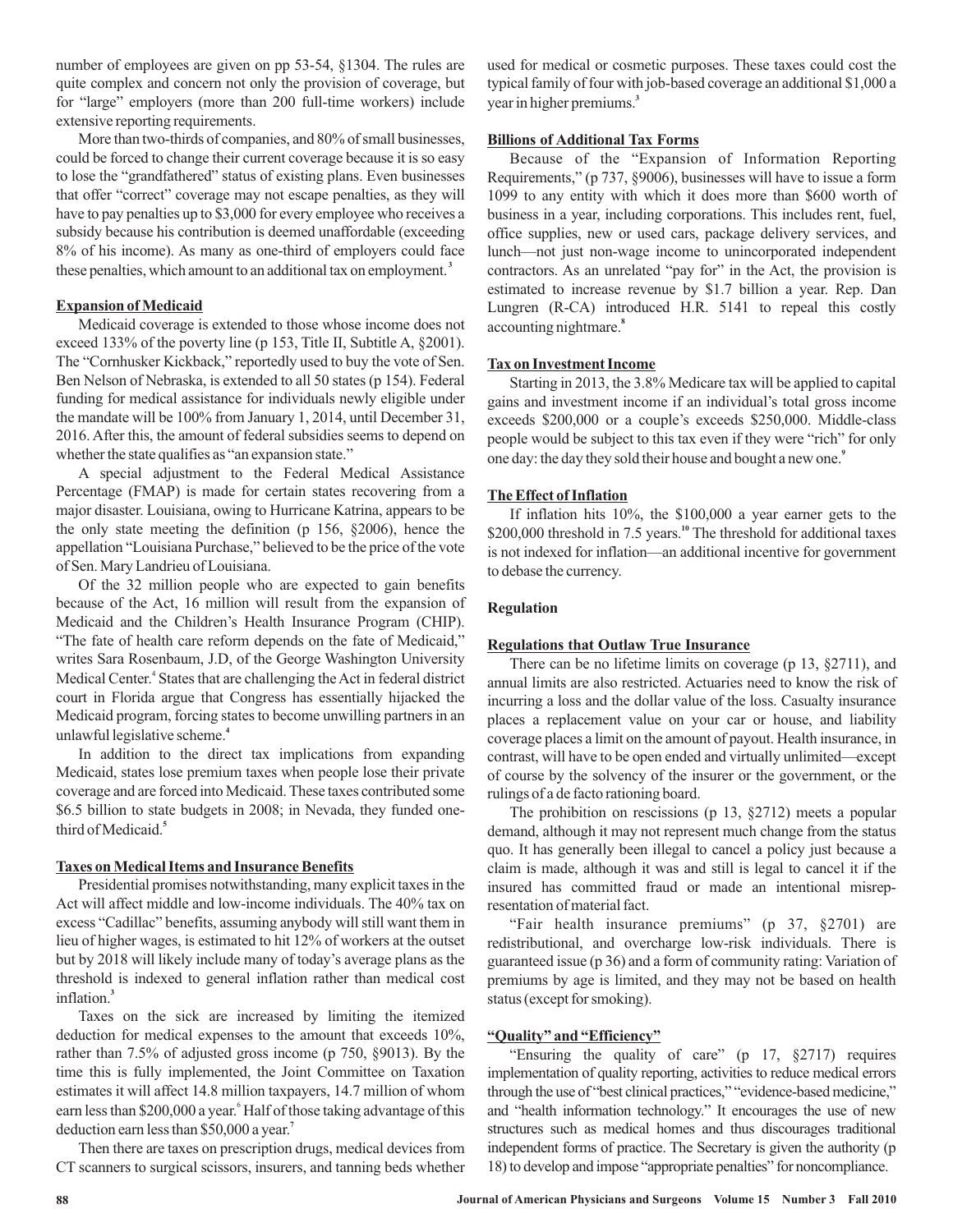The goal "Improving the Quality and Efficiency of Healthcare" (p 235, Title III) is to be achieved through "Transforming the Health Care Delivery System" and its payment mechanism. Specifics include "linking payment to quality outcomes under the Medicare program," measuring Medicare spending per beneficiary, and improving the Physician Quality Reporting System (p 245, §3002). The Secretary is to establish appropriate measures of quality (p 256), apply a payment modifier in a manner that promotes systems-based care (p 257), and integrate quality reporting with requirements for "meaningful use" of electronic health records (p 247).

Thus, the academics' wish list for dictating acceptable medical practices is to be imposed from above, and the Physician Quality Reporting Initiative (PQRI), which originated in the 2006 Tax Relief and Health Care Act and has been tinkered with for several years, is to expand. The process is reminiscent of what occurred with the "pilot program" of diagnosis-related groups (DRGs), which was inflicted on hospitals nationwide without any apparent effort to analyze its effect on medical outcomes.<sup>11</sup>

In one of about 13 such provisions in the Act, the Secretary's establishment of methodology for determining an "episode of care" is insulated from administrative or judicial review (p 249).

A key part of the Secretary's national strategy to improve healthcare quality (p 260, §3011) is to "reduce health disparities across health disparity populations…and geographic areas." Thus "quality" may be defined by equality, with the implication that while some may receive more or better care, others may receive less or worse care, depending on where they live and what population subgroup they belong to.

The Interagency Working Group on Health Care Quality (p 262, §3012) includes senior-level representatives of agencies A through X, with A being the Department of HHS and X being any other federal agencies and departments with activities relating to improving healthcare quality and safety, as determined by the President. In between are the Coast Guard, the Department of Education, the Federal Bureau of Prisons, and 19 others.

The payment models to be tested (p 272) as replacements for feefor-service include varying payments to physicians according to adherence to appropriate criteria for ordering services. One redistributive mechanism is the accountable care organization (ACO), which "shall have a formal legal structure that would allow the organization to receive and distribute payments for shared savings…to participating providers and services and suppliers" (p 278)—and thus collectivize responsibility for denying care.

# **Insurance Mandates**

Cost sharing for "preventive services" is prohibited (p. 33, §2713). This is likely to increase the demand for screening by lowrisk patients who don't value the service enough to pay for it, without necessarily bringing in high-risk patients who could benefit most. Increased short-term spending is assured; long-term savings are speculative.

Limits on insurers' spending on "administration," called "ensuring that consumers receive value for their premium payments" (p 19) could put many insurers, especially smaller ones, out of business. Few, if any, high-deductible plans, which are required for patients with health savings accounts (HSAs), can meet the minimum 80% medical-loss ratio.<sup>3</sup> The Secretary has the power to adjust requirements and may "use this flexibility to err on the side of ensuring that disruption and the accompanying political fallout are minimal until the exchanges are in place in January 2014." **12**

The Act puts the cost of "quality improvements" in the same category as "clinical services," not of administrative functions. The definition of "medical costs" has become the topic of heated debate. **12**

## **Price Controls**

The Secretary, along with individual states, shall establish a process for annual review of "unreasonable premium increases" (p 21, §2794). To help the states cope with the additional burden, \$250 million in grants will be appropriated over 5 years. There is as yet no regulatory definition for "unreasonable" and no federal authority to deny rate increases. Further legislation that would establish a national health insurance rate authority to set limits on premiums has been proposed by Sen. Dianne Feinstein. **13**

#### **Eligibility**

In the guise of "administrative simplification" (p 28, §1104), transaction standards will enable "to the extent feasible and appropriate," the "determination of an individual's eligibility and financial responsibility for specific services prior to or at the point of care." In addition, it will require timely status reporting that supports a "transparent claims and denial management process" [emphasis added]. This implies that access to services will by no means be universal, but rather contingent on eligibility. It looks as though this sets up a process for denying the services themselves, not just the claims afterwards.

Health plan certification (p 31) will require very extensive data and information systems for electronic funds transfers and a determination of eligibility for the plan, enrollment and disenrollment, health plan premium payments, and "referral certification and authorization."

With reference to the threat of "death panels," it seems reassuring that the Secretary shall "ensure that health benefits established as essential not be subject to denial to individuals against their wishes on the basis of the individual's age or expected length of life or the individuals present or predicted disability, degree of medical dependency, or quality of life" (p 46). The term "essential benefits," however, is subject to definition, and individual wishes, to manipulation.

#### **Insurance "Exchanges"**

The centerpiece of "reform" is the Health Insurance Benefit Exchange. By 2014, all states are supposed to establish one or more exchanges, or else default to a national exchange. The exchanges would serve as clearinghouses through which consumers could purchase plans meeting minimum federal requirements, as well as all state mandates. Individuals or small businesses could buy a plan through an exchange; individuals receiving a tax subsidy or credit would be required to do so. After 2017, states have the option of expanding the exchanges to large employers.<sup>3</sup> In nearly every way, the Act mirrors the Massachusetts model, the Commonwealth Connector. Some suspect that a delay in guidelines for the state programs might be purposeful, and will cause more states to default. **14**

High-risk pools are supposed to help bridge the gap between now and the establishment of exchanges. More than 20 states have rejected the federal pools. Minnesota's Governor Tom Pawlenty cited concerns about "federal bureaucracy with centralized decisionmaking."<sup>15</sup> Then there's the cost: \$5 billion was allocated, but cost is expected to be \$15 billion by 2013. John Graham of the Pacific Research Institute called the \$5 billion a "gateway drug" to "a complete federal takeover of our access to medical services," and applauded the wisdom of states that refused it. **16**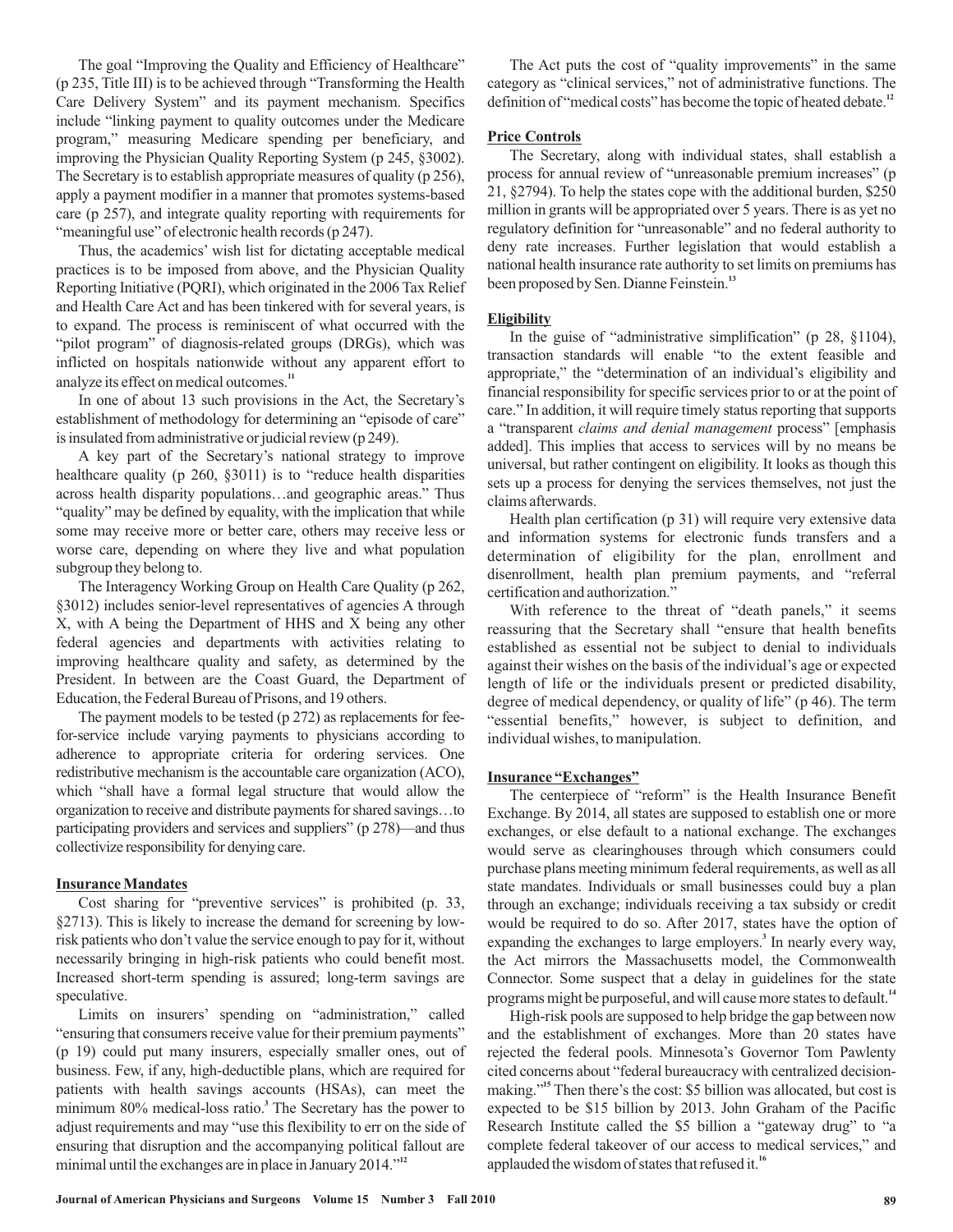## **"Comparative Effectiveness Research" and Rationing**

The goals of "patient-centered outcomes research" (p 609, §6301) are to determine the "effect on national expenditures associated with a healthcare treatment, strategy, or health conditions" and to reduce "practice variation and health disparities." Although the section on "limitations on certain uses of comparative clinical effectiveness research" (p 622, §1182) provides that the Secretary shall not use these findings to determine coverage in a manner that "treats extending the life of an elderly, disabled, or terminally ill individual as of lower value than extending the life of an individual who is younger, nondisabled, or not terminally ill," the next paragraph says this prohibition is not be construed as preventing the Secretary from using evidence to determine coverage based on a comparison of the difference in effectiveness of alternative treatments in extending an individual's life due to the individual's age, disability, or terminal illness. The actual meaning of this will probably be defined by the regulations that are to come.

### **"Fixes" to Medicare's Administrative Pricing System**

Medicare has a complex scheme for varying payments by region, which is supposed to reflect varying costs and bring about fairness. See, for example, "extension of the work geographic index floor and revisions of the practice expense geographic adjustment under the Medicare physician fee schedule" (p 298, §3102). Perceived inequity in payment to hospitals and physicians in Oregon was supposedly corrected in order to obtain the vote of Rep. Peter DeFazio of Oregon. But the centralized, inherently arbitrary scheme remains in place.

Medicare disproportionate share hospital (DSH) payments for uncompensated care are "improved" (p 314, §3133), and the estimates that the Secretary makes for implementing them are not subject to administrative or judicial review (p 315).

#### **The Independent Medicare Advisory Board**

The heart of the effort to control Medicare spending is the Independent Medicare Advisory Board (IMAB) (p 371, §3403). The purpose of this section is to reduce the per capita growth rate in Medicare spending by (1) requiring the chief actuary of the Center for Medicare and Medicaid Services (CMS) to project spending growth; (2) requiring the IMAB to develop and submit a proposal containing recommendations to reduce the per capita growth rate if the projected spending exceeds the target; and (3) "by requiring the Secretary to implement such proposals unless Congress enacts legislation pursuant to this section." Thus it appears that by failing to act, Congress is delegating its authority to the Secretary.

The proposal shall include recommendations that "will result in a net reduction in total Medicare program spending…." However, "the proposal shall not include any recommendation to ration healthcare, raise revenues or Medicare beneficiary premiums…, increase Medicare beneficiary cost-sharing, including deductibles, coinsurance, and copayments, or otherwise restrict benefits or modify eligibility criteria." So how shall the objective be achieved—other than by reducing payments for services? And how shall this provision be characterized, other than as an extension of the sustained growth rate (SGR) concept to all expenditures?

The Act spells out the procedure to be followed for Congress to consider the proposals submitted by the IMAB (p 377), and it attempts to bind future Congresses: "It shall not be in order in the Senate or the House of Representatives to consider any bill, resolution, amendment, or conference report…that would repeal or otherwise change the recommendations of the board if that change would fail to satisfy the requirements [above]" (p 378). Additionally,

"it shall not be in order in the Senate or the House of Representatives to consider any bill, resolution, amendment, or conference report that would repeal or otherwise change this subsection." This prohibition could be waived or suspended in the Senate only by affirmative vote of three-fifths of the members.

For the first time in Medicare history, the chief actuary called the projections in the Medicare Trustee's report "implausible" and encouraged consideration of an "illustrative alternate" report. This report concludes that if the Act is implemented as written, 25% of hospitals, skilled nursing facilities, and home health agencies would be unprofitable by 2030, and 40% by 2050. **17**

## **Provider Enrollment**

The Medicare, Medicaid, and CHIP Program Integrity Provision (p 629, §6401) includes screening of providers and suppliers, a provisional period of enhanced oversight, the imposition of temporary enrollment moratoria, and the establishment of compliance programs. These procedures are supposed to go into effect not later than 180 days after enactment. The Secretary will determine the level of screening required according to the risk of fraud, waste, and abuse. It may include a criminal background check, fingerprinting, unscheduled and unannounced site visits, and database checks. In order to be screened, each provider will have to pay \$200 in 2010 (\$500 for institutional providers), with increases in subsequent years based on the percentage change in the Consumer Price Index. Current providers will have to pay a fee for revalidation of enrollment two years after the date of enactment. New providers will be subjected to prepayment review and payment caps for up to a year following enrollment.

Any application for enrollment or revalidation must disclose any current or previous affiliation (directly or indirectly) with a provider or supplier that has uncollected debt, has been or is subject to a payment suspension under a federal healthcare program, has been excluded from participation under the program, or has had its billing privileges denied or revoked. If the Secretary believes any previous affiliation poses an undue risk of fraud, waste, or abuse, the Secretary may deny the application. The Secretary also has the authority to make "any necessary adjustments to payments" to a provider in order to satisfy any past-due obligations.

The Secretary may impose a temporary moratorium on the enrollment of new providers of services and suppliers, if she determines that such a moratorium is necessary to prevent or combat fraud, waste, or abuse. Such a moratorium is not subject to judicial review. She may also impose a numerical cap for providers or suppliers that she identifies as being at high risk for fraud, waste, or abuse.

No later than January 1, 2011, the Secretary shall promulgate a regulation requiring that all providers who qualify for a national provider identifier (NPI) include it in all applications for enrollment or claims for payment (p 638).

#### **Must All Physicians Who Serve Medicare Patients Enroll?**

A section that could be the equivalent of requiring a federal license to practice medicine, at least if a physician ever sees a Medicare beneficiary, is titled "Physicians Who Order Items or Services Required to be Medicare-Enrolled Physicians or Eligible Professionals" (p 650, §6405). This definitely concerns durable medical equipment and home health services, but the Secretary may extend (and has extended) the requirement to all other categories of items or services under title XVIII of the Social SecurityAct (Medicare).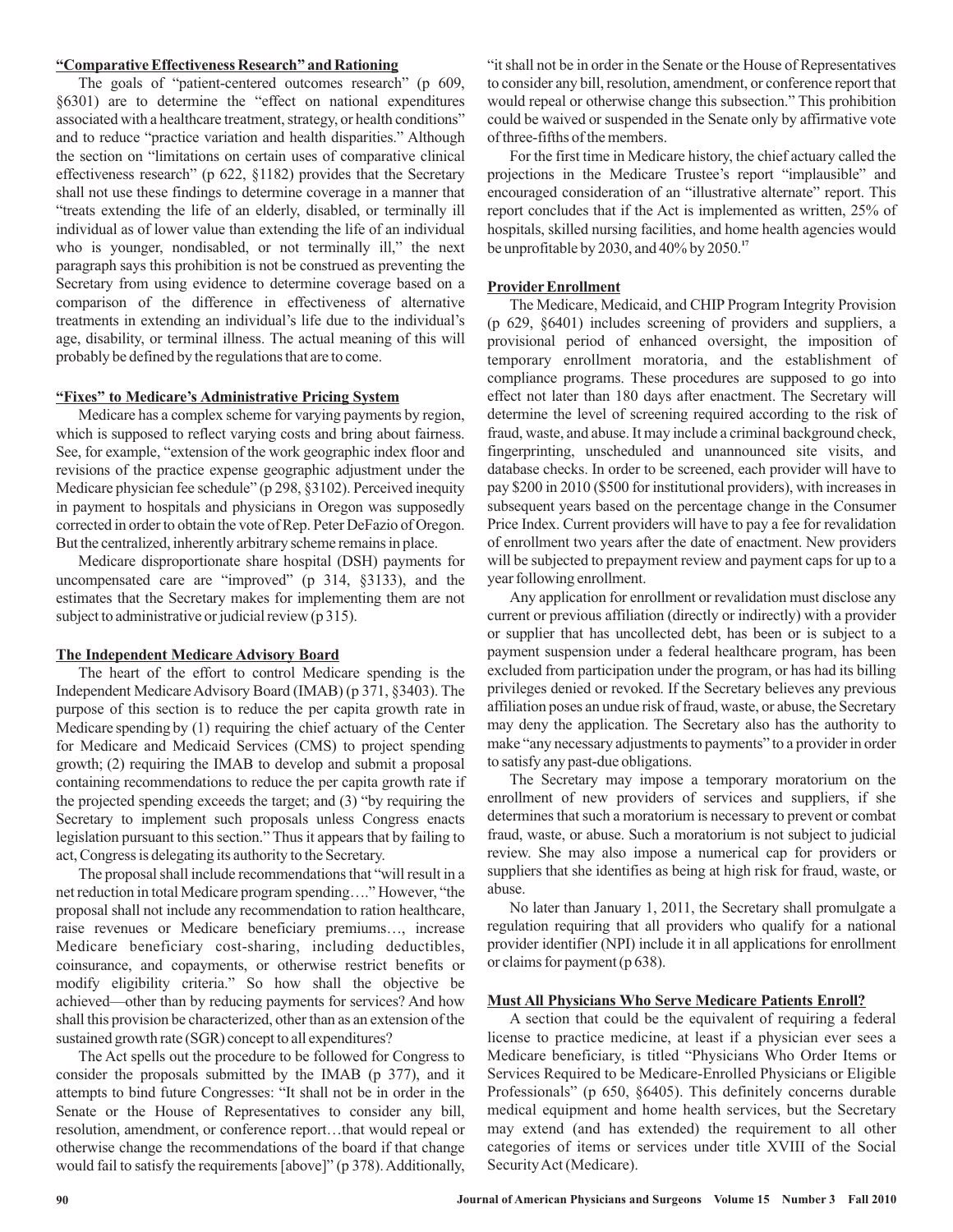## **Legal Consequences**

## **Penalties on Insurers**

The Secretary's standards for notifying beneficiaries of coverage or changing coverage will preempt any state standards (p 16). Entities shall be subject to a fine of \$1,000 for each failure, and such a failure with respect to each enrollee shall constitute a separate offense. This is a regulatory cost, likely to subject beneficiaries to more "notifications," while providing a way to levy arbitrarily heavy fines on a disfavored insurer.

For plans failing to meet extensive reporting standards, the Secretary shall assess a penalty fee against a health plan in the amount of \$1 per covered life per day until certification is complete (p 35). In addition, there are fees of up to \$40 per covered life under the plan if the plan knowingly provides inaccurate or incomplete information.

### **Penalties for Failure to Maintain Coverage**

Although the mandate is called a tax for purposes of arguing the constitutionality of the Act, the Act itself refers to a "penalty" imposed for every month without acceptable coverage (p 1265, §5000A). The amount depends upon one's modified gross income and family size, and will be indexed by cost of living adjustments. It begins in 2014 and ramps up quickly to a minimum of \$2,085 for a family of four in 2016, with a maximum of 2.5% of annual income—still much less than the cost of "minimum essential coverage."

Curiously, the Act provides that criminal penalties are waived for failure to pay the penalty (p 131), and "the Secretary shall not file notice of lien" or levy any property by reason of failure to pay. However, IRS Deputy Commissioner Steven Miller has said that the IRS may withhold tax refunds from noncompliant individuals. The IRS could, notes Michael Tanner of the Cato Institute, apply part of a person's regular tax payments toward the mandate penalty, and then punish him for failure to pay regular taxes in full. **3**

Although employer penalties might be considered a tax, the Act calls them an "assessable penalty," which is not tax deductible (p 137).

## **Enhanced Civil Monetary Penalties**

A civil monetary penalty of \$50,000 is set for each false statement or misrepresentation of a material fact by any individual or entity on any application, agreement, bid, or contract to participate or enroll (pp 639-640). The penalty also applies to anyone who orders or prescribes an item of service during a period in which the person was excluded from a federal healthcare program, if he knows or should know that a claim will be submitted under such a program.

The \$50,000 penalty also applies to any false record or statement material to a claim (p 652, §6408), presumably including any statement in the medical record used to document the service as well as on the claim itself.

Physicians must keep documentation related to referrals for items at high risk of waste and abuse, such as durable medical equipment or home health service (p 651, §6406). The penalty for failure to maintain and provide access on request of the Secretary to this documentation is \$15,000 for each day of the failure to permit access, as well as revocation of enrollment for a period of not more than one year for each act. The effective date for this section is for acts committed on or after January 1, 2010 (p 654), although the Act was not passed until Mar 23, 2010.

## **Enhanced Power for Law Enforcement**

TheAct confers increased testimonial subpoena authority (p 641). The government's burden of proof for healthcare fraud is reduced. Section 1128B of the Social Security Act (42 U.S.C 1320a7b) is amended by adding: "With respect to violations of this section, a person need not have actual knowledge of this section or specific intent to commit a violation of this section." If there is a "credible allegation of fraud," the Secretary has the authority to suspend payments pending an investigation. Potentially, this could stop most of a physician's cash flow for an indefinite period of time upon mere suspicion that a fraud may have occurred.

#### **Enhanced Reporting and Self-incrimination**

Even as Congress created a new program of gargantuan size and complexity, it recognized that since 1990 the Government Accountability Office (GAO) has designated Medicare a high-risk program "because its vast size and complexity make it vulnerable to fraud, waste, and abuse." In addition to strike forces, more rigorous screening provisions, and other law enforcement efforts, the Act apparently adopts the goal enunciated by James Sheehan, Medicaid's inspector general in New York: "to compel organizations to police their own activities. It shifts the burden to the provider to be vigilant about the legality of activities or potentially pay a price for not doing so."<sup>18</sup> For example, a provider that does not report an overpayment from Medicare or Medicaid and repay within 60 days is liable under the False Claims Act (p 637). Another such provision is requiring public disclosure of payments and other "transfers of value" to providers from manufacturers. **18**

### **Harsher Sentences**

Federal sentencing guidelines will be revised to provide that the aggregate dollar amount of fraudulent bills submitted to the government healthcare program (not the amount paid) shall constitute prima facie evidence of the amount of the intended loss by the defendant (p 888, §10606). The U.S. Sentencing Commission shall ensure that the federal sentencing guidelines and policy statements "reflect the serious harms associated with healthcare fraud and the need for aggressive appropriate law enforcement action to prevent such fraud; and provide increased penalties for persons convicted of healthcare fraud offenses "in appropriate circumstances" (p 889).

## **Special-Interest Group Favors**

#### **Smoking Cessation Privileged**

While healthy individuals cannot benefit from lower premiums, all who participate in certain favored "wellness" programs may be rewarded—as well as those offering the programs. The cost of a smoking cessation program is reimbursed (p 39), whether or not the individual quits smoking. Steven Schroeder, former president and CEO of the Robert Wood Johnson Foundation (RWJF), the most prominent promoter of such programs (and tax-funded support thereof), implicitly admits that they don't work very well. The prevalence of smoking has barely budged in recent years: It was 20.8% in 2006, 19.8% in 2007, and 20.6% in 2008. Schroeder makes a case for continued funding of tobacco cessation programs, claiming that "by assuming that the tobacco war has been won, we risk consigning millions ofAmericans to premature death." **19**

RWJF owns more than 42 million shares of Johnson & Johnson stock, valued at more than \$2.2 billion. J&J profits from the sale of Nicoderm and Nicorette, and has cornered the marked on over-thecounter nicotine replacement products, which show a 98.4% failure rate for long-term quitting. **20**

## **Priorities**

The listing of favored "wellness and prevention" programs (p 18 and numerous other locations) and "chronic conditions" (p 203) reflects the priorities of reform advocates such as RWJF, which have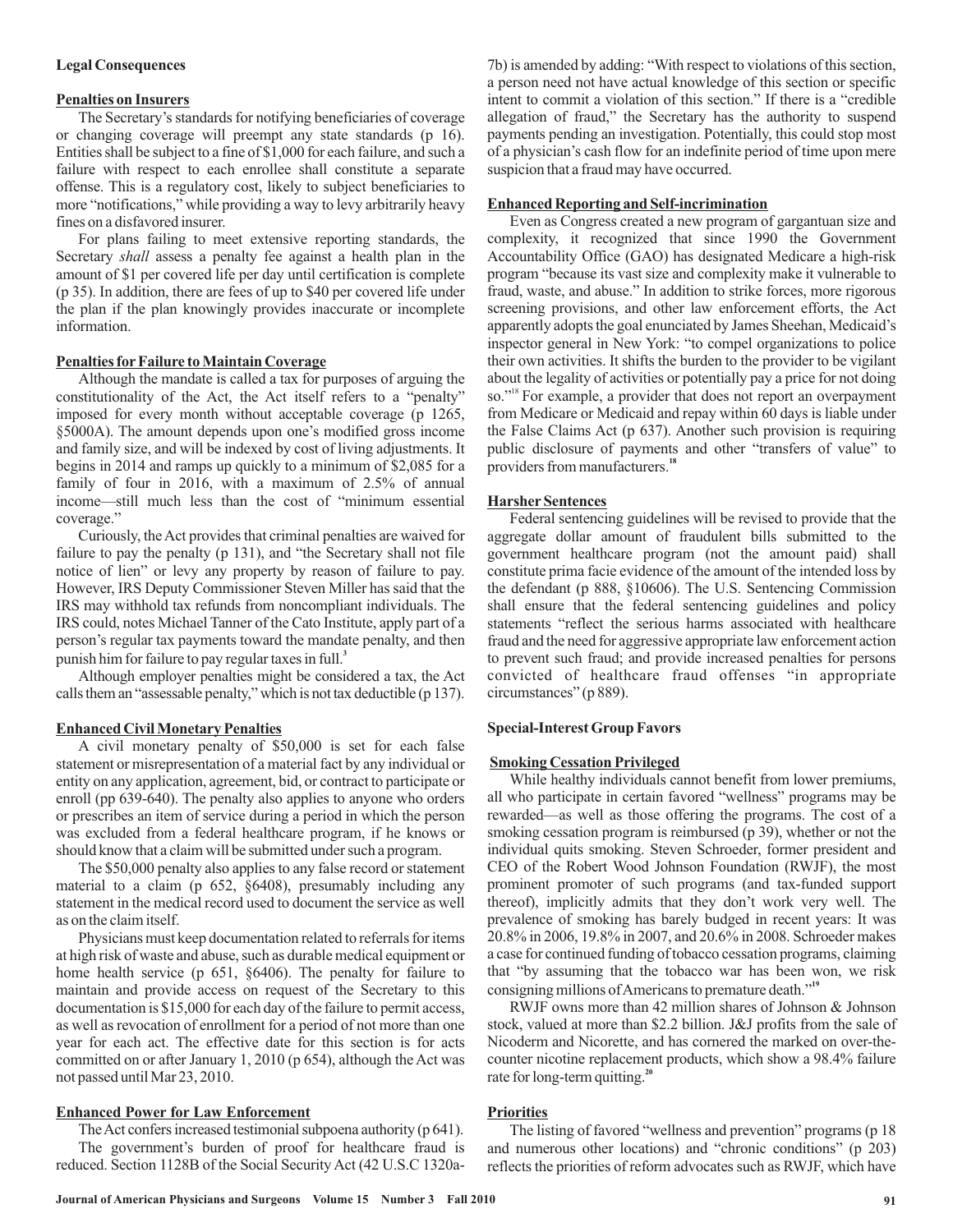for decades used grants to promote the funneling of legislative subsidies to entities that engage in certain activities. These prominently include smoking cessation, weight management, stress management, and chronic conditions. Working at, but never solving such problems could be a lucrative long-term program for stakeholders, diverting resources from the care of the sick.

# **Abortion Coverage**

The wording related to abortion coverage (p 50, §1303) is artful and complex. Public funding is prohibited for some abortions, but allowed for others. Community health centers may provide abortions, and may receive federal funds, but the funds must be segregated. In any insurance exchange, the Secretary shall assure that there is at least one plan that provides coverage of abortion and at least one plan that does not (p 52). The federal premium subsidies are not to be used to bear the insurance risk for abortions—although money, of course, is fungible.

# **Grantees for Reporting and Payment Mechanisms**

"Eligible entities" (p 265), which have been hovering around since the Clinton Task Force on Healthcare Reform and before, are in line for grants and contracts to develop the measurements, guidelines, and payment models, and provide the certified health information technology.

# **Expansion of Public, Contraction of Private Sector**

Spending for federally qualified ("community") health centers is slated to increase from \$3.0 billion in 2010 to \$8.3 billion dollars for fiscal year 2015 (p 559, §5601). It is expected that the percentage of the U.S. population served by such health centers will increase from about 5% to 10%.<sup>3</sup> In these centers, the federal government assumes liability for alleged malpractice. As injured patients would have to sue the federal government, malpractice litigation is discouraged. Physicians employed there do not need to purchase professional liability insurance, giving them a significant competitive advantage over private physicians, who must collect sufficient revenue from patients to cover the cost of this insurance.

As the Act expands federally owned facilities, further restrictions are placed upon physician-owned facilities, in Title VI, Transparency and Program Integrity, Subtitle A, Physician Ownership and Other Transparency (p 566, §6001). A reported 60 physician-owned hospitals, which had promised to offer an innovative alternative to big corporate and nonprofit facilities, are virtually destroyed, and another 200 already-existing facilities may be put out of business by the Act. This is considered a victory for the American Hospital Association, the sixth biggest lobbyist in Washington, D.C.<sup>21</sup>

# **Social Engineering, Ethical Issues, and Other Considerations**

# **Marriage Penalty**

Requiring inclusion of "children" up to age 26 in parents' coverage—unless married (p. 14, §2714)—is one example of a marriage penalty. Another is that the income threshold for subjecting couples to extra taxes is not double that for individuals, but only \$50,000 higher.

# **Multiculturalism**

Appeals processes (p 19, §2719) must provide enrollees information that is "culturally and linguistically appropriate."

In developing a "healthcare career pathway" (p 471), "cultural competency," health literacy, and dealing with "health disparity populations" must be included in the curriculum.

To be eligible for Mental and Behavioral Health Education and Training Grants (p 508, §5306), an applicant shall demonstrate "participation in the institution's programs of individuals and groups from different racial, ethnic, cultural, geographic, religious, linguistic, and class backgrounds, and different genders and sexual orientations." Any internships will have to prioritize "cultural and linguistic competency."

# **Social Leveling**

"Nondiscrimination in healthcare" (p 42, §2706) prohibits better pay for better qualified personnel. It does, however, allow the Secretary or a health plan to establish varying reimbursement rates based on compliance with quality or performance measures. Thus, all providers acting within their "scope of practice" will be paid at the same rate, whether a nurse practitioner, primary-care physician, or fellowship-trained specialist.

# **"End-of-Life" Treatment**

Individuals or institutions refusing to participate in "assisted suicide, euthanasia, or mercy killing" may not be discriminated against by government, entities receiving federal financial assistance under this Act, or health plans created under this Act (p 141, §1533). This protection, however, explicitly does not apply to or affect "any limitation relating to—(1) the withholding or withdrawing of medical treatment or medical care; (2) the withholding or withdrawing of nutrition or hydration; (3) abortion, or (4) the use of any item for the purpose of alleviating pain even if such use may increase the risk of death as long as such an item is not furnished with the purpose of causing, or the purpose of assisting in causing, death, for any reason."

Apparently, physicians are protected against retaliation for declining to perform what is recognized as euthanasia, but not for refusing to ensure death by abortion, overmedication, or withdrawal of fluid, nutrition, or medical care. This provision also may contradict other provisions of the Act that seem to protect those who decline to participate in abortion (p 53).

Immediately following is a provision (p 141, §1554) that the Secretary shall not promulgate any regulation that "creates any unreasonable barriers to the ability of individuals to obtain appropriate medical care." Apparently, the Secretary defines "unreasonable" and "appropriate," and could define it to preclude any barrier to abortion. The prohibition apparently does not apply to health plans, which could perform the unpopular rationing functions.

# **Family Life**

Enhanced surveillance of child rearing will begin with "at risk" populations (p 216, §2951), including smokers, drug abusers, low achievers, and members of the military or veterans. This includes home visits with extensive data collection on health-related measures, expansively defined to include poverty, school readiness, and crime.

The Secretary is encouraged to be concerned about postpartum depression (p 226, §2952), and the director of the National Institute of Mental Health may conduct a longitudinal 10-year study of "the relative mental health consequences for women of resolving a pregnancy (intended and unintended) in various ways, including carrying the pregnancy to term and parenting the child, carrying the pregnancy to term and placing the child for adoption, miscarriage, and having an abortion."

Personal Responsibility Education grants to states (p 229, §2953) are to help achieve goals for reducing pregnancy rates and birth rates in youth populations. Sex education materials must be "medically accurate and complete," which means "verified or supported by the